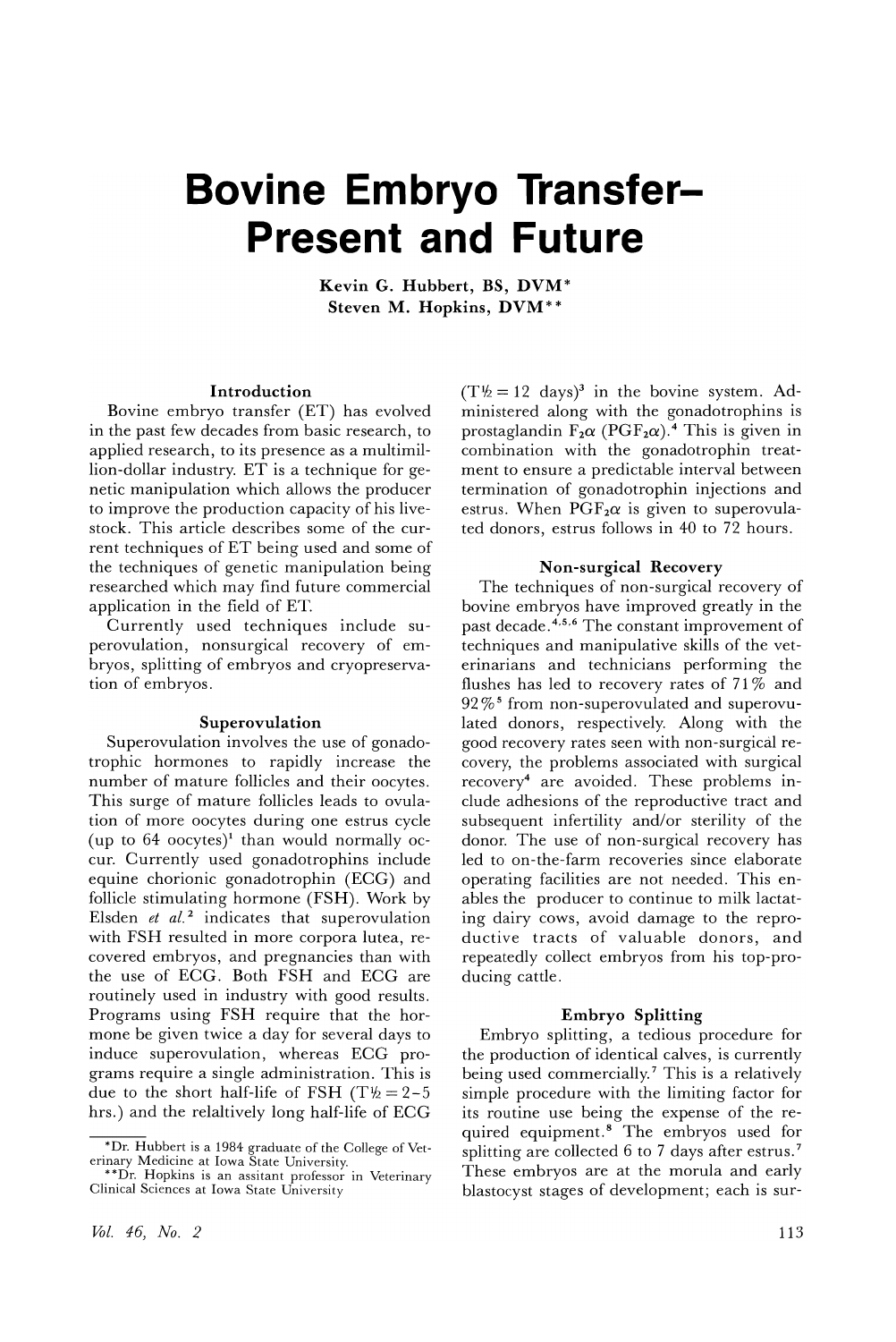rounded by a zona pellicuda. At this stage of development, the embryo is organized in a tight ball of cells, each of which is totipotential and therefore capable of forming a completely normal fetus after splitting. The procedure, as described by Williams *et al.)* <sup>7</sup> involves washing the embryo to be split in modified Dulbecco's phosphate buffered saline solution with 10% heat-inactivated steer serum, then placing it in a microdrop with an unfertilized ovum. The microdrop is then overlayed with paraffin oil. The micromanipulation apparatus<sup>7,8</sup> consists of a pair of Leitz micromanipulators which control the microtools (consisting of a holding pipet, microsurgical blade, suction pipet and injection pipet) and a compound microscope with  $125 \times$  magnification. The zona pellucida of the unfertilized ovum is split and the contents are removed, leaving a surrogate zona pellucida. The zona pellucida of the embryo is then incised while holding the embryo with the suction pipet. Next, the microsurgical blade is used to split the embryo into 2 demi-ernbryos. One of the demi-embryos is removed with the injection pipet and placed into the surrogate zona pellucida, leaving the other demi-embryo in the original zona pellucida. This results in two genetically identical embryos. This doubling of the number of transferable embryos collected from one flush will increase the number of calves from the donor.

## Cryopreservation

Cryopreservation of bovine embryos is being used at an ever-increasing pace in the embryo transfer industry. Cryopreservation, while still in its developmental stages, is a viable economic alternative under special circumstances. The advantages to freezing embryos include<sup>1</sup>: embryos can be stored indefinitely;2 surplus embryos can be stored until recipients can be found;<sup>3</sup> in beef herds, embryos can be collected during the nonbreeding season and transferred during the breeding season;4 a demi-embryo can be frozen while the corresponding demi-embryo is karyotyped or transferred.

There are disadvantages to freezing embryos, such as the expense of a freezing machine, and the embryo mortality associated with freezing and thawing. Shea *et. al. <sup>9</sup>* found that freezing and thawing of good quality embryos (as judged by morphology) resulted in 40 % pregnancy rates after transfer to recipients. Other studies with frozen-thawed embryos have obtained from  $5\%$ <sup>11</sup> to  $60\%$ <sup>12</sup> pregnancy rates.

Countless articles on cryopreservation have been written in the past decade; most have dealt with improvement of previous techniques, protocols and cryoprotectants used for freezing embryos. The basic process and theory behind these techniques, as described by Seidel *et. al.)* <sup>11</sup> will be discused here. The main objective of freezing embryos is to remove all unbound, intracellular water by slowly dehydrating the embryo, then plunging it into liquid nitrogen. The embryos are transferred from flushing media to modified Dulbecco's phosphate-buffered saline (PBS)10.11.12.13 with a cryoprotectant. The two cryoprotectants used most often are dimethyl sulfoxide (DMSO)<sup>11,12,13</sup> and glycerol.<sup>10,11</sup> The purpose of the cryoprotectant is to protect the cells of the embryo (during cooling to temperatures below  $0^{\circ}$ C) from damage by intracellular crystals and increasing solution effects. The embryos are first cooled rapidly to either  $-6C^{10}$  or  $-7\degree C$ , <sup>11, 12, 13</sup> at which point ice crystal formation is induced mechanically (seeding). The intracellular water of the embryo does not freeze at these temperatures, nor does all of the extracellular water. The solutes (primarily NaCl and cryoprotectant) of the extracellular water lower the freezing point of the water; therefore, the ice crystals formed first are composed of hypotonic water. The remaining hypertonic extracellular water osmotically dehydrates the cells of the embryo. As the entire system is slowly cooled, the extracellular ice crystals continue to grow and dehydrate the cells. The aim of this stage of the procedure is to remove most of the unbound intracellular water. The amount of water removed is limited by the speed at which water crosses the cell membrane of the embryo. If the cooling is too rapid, extracellular water is frozen in large and small crystals. After slow thawing, the small crystals melt and recrystalize in the large ice crystals, promoting ice growth. Once most of the intracellular water is removed by slow cooling, the embryos are plunged into liquid nitrogen. Thus, the goal is to manipulate the cooling rate of the embryo in solution to prevent formation of large, damaging intracellular ice crystals and to rehydrate the embryonal cells. Once a dependable, inexpensive and relatively simple method of freezing and thawing embryos and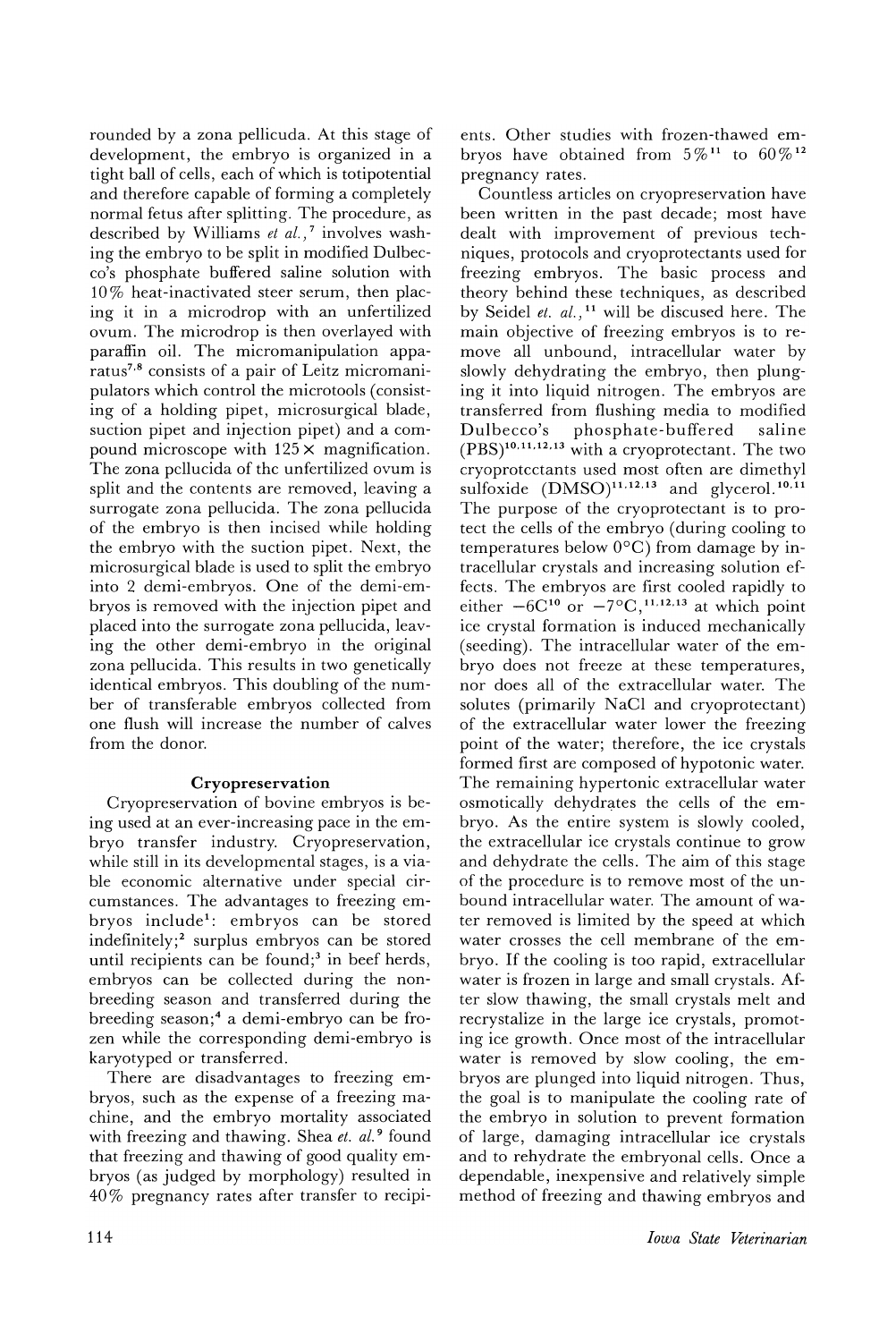ending up with good viable embryos is developed, cryopreservation will find a greater use in the embryo transfer industry.

Other methods of genetic manipulation being considered include nuclear transplantation, separation of blastomeres, androgenesis (crossing a bull with a bull) or gynogenesis (crossing a cow with a cow), cloning, and chimeria production.<sup>13</sup> These techniques may find some use in commercial raising of cattle. Three techniques which will be of more commercial use are sexing of embryos, in vitro fertilization and sperm capacitation.

#### **Embryo Sexing**

The ability to sex embryos could mean a great deal to both the beef and dairy producer alike. Being able to select female embryos for transfer in a dairy herd could mean the addition of potentially high-producing cows to the milk line as opposed to calving an ET bull calf which may be of limited value. This holds true also for the beef producer who can develop a high producing herd faster with artificial insemination and ET heifer calves than with ET bull calves.

Sexing of embryos will be a needed technique until reliable separation of X- and Ychromosome-bearing spermatozoa becomes commercially feasible. This procedure is currently done only in research. Biopsying morulae (i.e. splitting early blastocytes and karyotyping the removed cells<sup>14</sup>) is one method of sexing embryos. Most embryos continue to grow normally after biopsy, and this can be highly accurate if suitable metaphase chromosomes are available. Unfortunately, these procedures are tedious and time-consuming, and usable preparations are obtained from only about two-thirds of the embryos.<sup>14</sup> A fringe benefit of karyotyping is detection of chromosomal abnormalities.

An alternative to karyotyping is the detection of H-Y antigen, a gene product of the Ychromosome. White *et al.* <sup>15</sup> conducted a study in which two procedures were used to detect the H-Y antigen. One method used cytolysis of H-Y antigen-positive embryos to detect the H-Y antigen. This procedure (performed on mice) was  $81.1\%$  accurate at predicitng female embryos; however, it also had 18.9% false positives (males). Another method used is binding of a fluorescein isothiocyanate (FITC)-labeled antibody to the H -Y antigen. This procedure was 78.3% accurate in determining males, but  $21.7\%$  false positives (females) were seen. This FITC procedure was also conducted with mice.

#### **In Vitro Sperm Capacitation and Fertilization**

In vitro sperm capacitation and fertilization are not well understood in any of the mammalian species; however, a great deal of work has been done and is being continued in this particular field. <sup>17</sup> ,18,19,2o The physiological changes which the spermatozoon must undergo before it is able to penetrate and fertilize the oocyte are not well understood. These changes are termed capacitation. Capacitation, is a change at the molecular level within the sperm membranes. This change affects the metabolism of the sperm and leads to an increase in the flagellation of the sperm, and therefore a change in the character of the sperm movement. Also involved in the capacitation process is the removal of decapacitation factor, normally produced in the epididymis or accessory sex glands. In the female reproductive tract, capacitation occurs as the sperm move through the uterus and oviducts. Another process the spermatozoon must undergo before it can fertilize the oocyte is the acrosomal reaction. This reaction occurs as the sperm penetrates the cumulus oophorus and comes in contact with the zona pellucida. This reaction takes place at the acrosomal membrane and involves the release of several enzymes. Two of these enzymes are hyaluronidase and acrosin. The release of these enzymes when the inner acrosomal membrane is in close association with the zona pellucida facilitates the penetration of the sperm into the zona pellucida.

Under in vivo conditions fertilization takes place in the ampulla. After capacitation and the acrosomal reaction have occurred and the sperm has entered the vitellus, the process of embryonic development beings. The oocyte, which has stopped dividing at the second metaphase of meiosis, begins to divide and complete meiosis. The emission of the 2nd polar body (Barr body) and the formation of the male and female pronuclei occur next, followed by breakdown of the nuclear membranes of the pronuclei and the alignment of the chromosomes on the mitotic spindle. The diploid complement of the chromosomes is thus restored, and cleavage of the embryo begIns.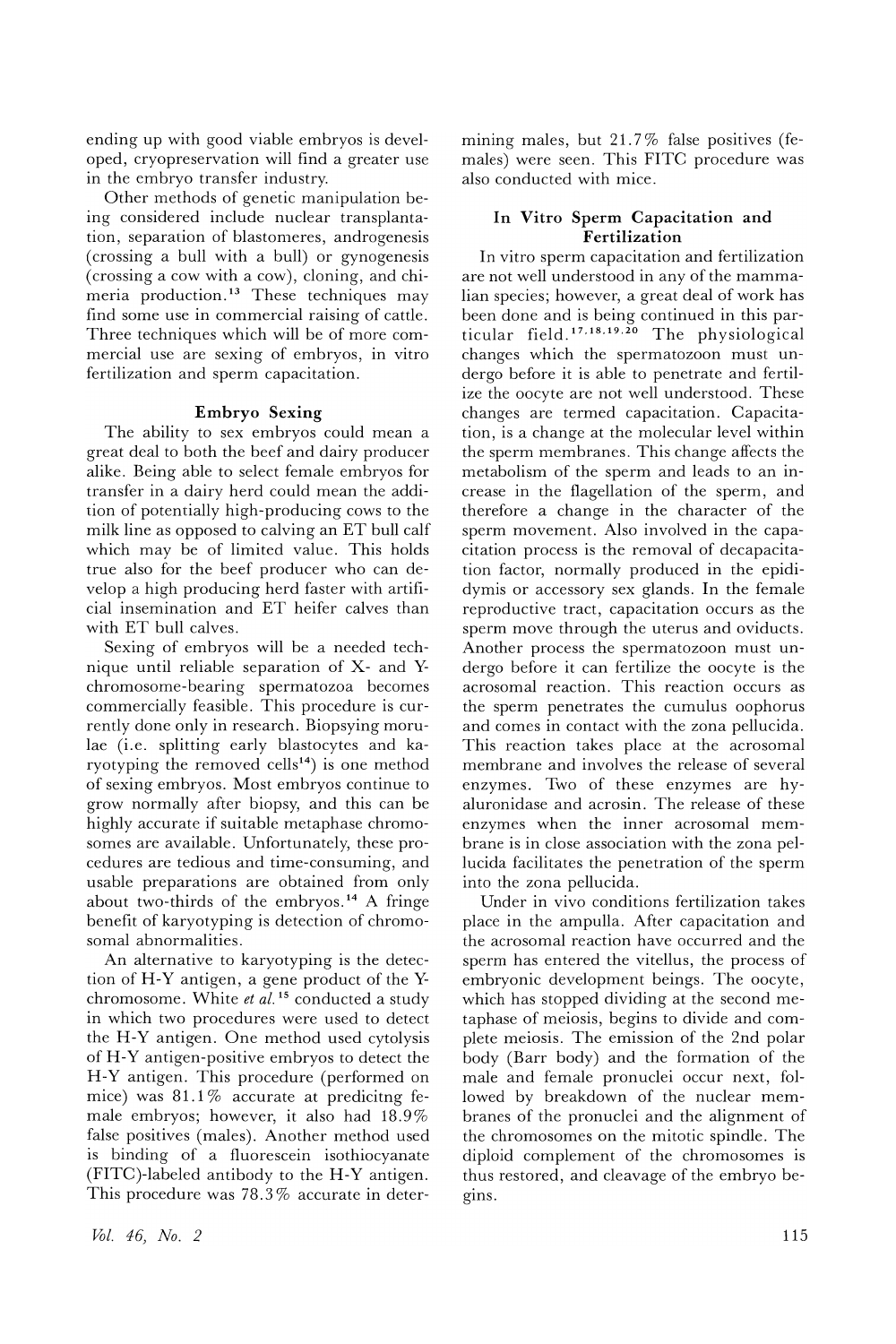Methods of sperm capacitation in vitro $19,20$ and in the reproductive tracts of cattle and sheep<sup>18,20</sup> indicate that capacitation of sperm and the subsequent penetration of the sperm into the oocyte and initiation of cleavage of the embryo can be accomplished outside of the donor cow's oviduct. Brackett *et al.)* <sup>17</sup> using a high-ionic-strengh defined medium (380 mOsm/kg) for culture and capacitation of sperm, reported 34 (43.6%) of 78 ova and 14 (19. 7 % ) of 66 follicular oocytes were fertilized in vitro. The fertilized oocytes divided to the 8-cell stage in culture media. Sirard *et al.*, <sup>19</sup>using a high-ionic-strength defined medium similar to Brackett's (modified by the addition of bovine serum albumin fatty-acid-free), found that fertilization and cleavage could be achieved. The rate of capacitation ranged from  $14\%$  to  $46\%$ , and that of cleavage from  $0\%$  to  $40\%$ , indicating that continued study needs to be done to find a repeatable and reliable medium and method for in vitro fertilization.

One documented case of in vitro capacitation and fertilization resulting in the birth of a normal calf has been confirmed by blood group compatibility testing. <sup>17</sup> This gives encouragement that a reliable method for in vitro fertilization is going to be a reality in the not-so-distant future.

Possible applications<sup>4</sup> of in vitro fertilization are: (1) to circumvent infertility of a female due to disease of the reproductive tract; (2) to provide large numbers of oocytes from cows terminally ill or from cows on the slaughter house floor, and (3) to provide the extended use of rare semen on a greater number of oocytes than would normally be possible by in vivo fertilization.

#### **Summary**

As stated in the introduction, the purpose of this paper is to introduce the reader to some of the techniques currently in routine use in ET. These techniques include: (1) superovulation with gonadotrophins, which provides a surge of mature oocytes for fertilization and collection; (2) the use of non-surgical flushing, which enables the veterinarian to repeatedly collect embryos without damaging the donor's reproductive future; and (3) the splitting of embryos, enabling the veterinarian to increase the number of embryos produced from a single flushing. Also, the use of cryopreservation would enable the producer to preserve

an embryo for an indefinte period of time.

The author has also introduced two methods derived from the research involved with ET which he feels will be profitable to the cattle industry in the future. These are the sexing of embryos and the in vitro capacitation and fertilization of spermatozoa and oocytes, respectively.

The combination of some or all of these techniques permits the cattleman or dairyman to manipulate the genetics of his/her livestock to produce faster growing, better feed converting and better milking animals, which will bring him/her a profit at the market place.

#### **REFERENCES**

- 1. Boland, MP, Crosby, TF and Gordon, I: Morpho-logical Normality of Cattle Embryos Following Superovulation Using PMSG. *Theriogenology* 10: 175- 180.
- 2. Elsden, RP, Nelson, LD and Seidel, GE, Jr.: Superovulating Cows with Follicle Stimulating Hormone and Pregnant Mare's Serum Gonadoptropin.
- *Theriogenology* 9, 17–26.<br>3. Elsden, RP and Seidel, GE, Jr.: Embryo Transfer Procedures For Cattle. Published by Colorado State University, 1982 Short Course.
- 4. Seidel, GE, Jr.: Superovulation and Embryo Trans-
- fer in Cattle. *Science* 211: 351-358. 5. Elsden, RP, Hasler, JF and Seidel, GE, Jr.: Non-Surgical Recovery of Bovine Eggs. *Theriogenology 6:* 523-532.
- 6. Tervit, HR, Cooper, MW, Goold, PG and Haszard, GM: Non-Surgical Embryo Transfer in Cattle. *Theriogenology* 13: 63 - 71 .
- 7. Williams, TJ, Elsden, RP and Seidel, GE, Jr.: Bisecting Bovine Embryos: Methods, Applications, and Success Rates. *Postdoctoral Thesis. 1982.*
- 8. SeideL G E, Jr.: Proceedings of the Workshop: *IXth Annual Meeting ojthe International Embryo 7ransfer Society.*
- 1983. 9. Shea, BF, Jazen, RE, McAlister, RJ and McDer-mand, DP: Freezing of Bovine Embryos: Effects of Embryo Quality, Time from Thawing to Transfer and Number Frozen Per Vial. *Theriogenology 20:* 205-211.
- 10. Seidel, GE,Jr., Elsden, RP, Takeda, Tand Farrand, GD: Field Trials with Cryopreserved Bovine Embryos. Published by Colorado State University, 1982 Short Course.
- 11. Schneider, U and Hahn, J: Recent Results of Frozen and Thawed Bovine Embryos. *Theriogenology* 11: 108.
- 12. Tervit, HR and Elsden, RP: Development and Viability of Frozen-Thawed Cattle Embryos. *Theriogenology* 15, 395 -403.
- 13. Seidel, GE, Jr.: Applications of Microsurgery to<br>Mammalian Embryos. *Theriogenology* 17: 23–34.<br>14. Hare, WCD and Betteridge, KJ: Relationship of
- Embryo Sexing to Other Methods of Prenatal Sex Determination in Farm Animals: A Review. *Theriogenology* 9: 27 - 43.